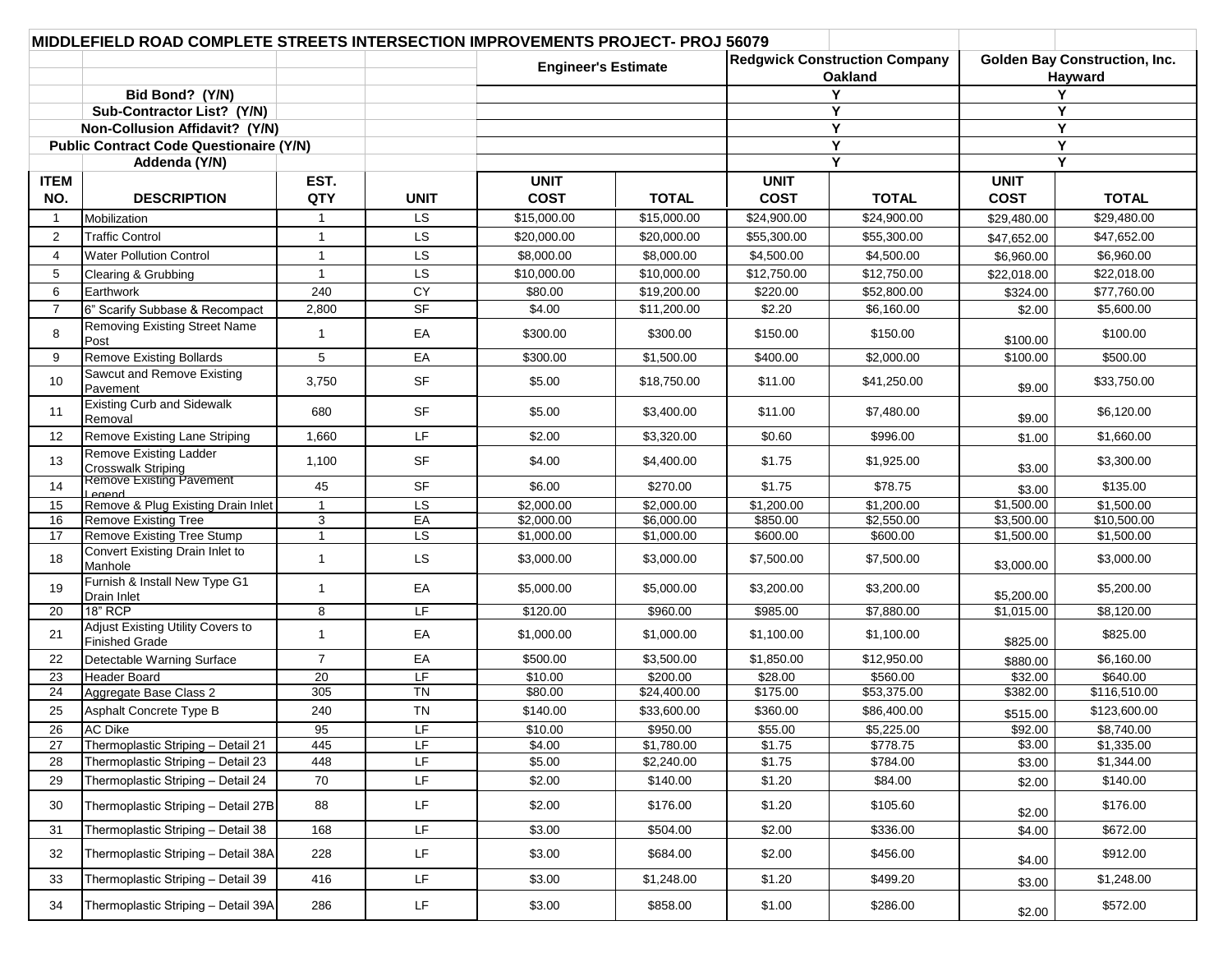| 35 | Thermoplastic Striping - 8" White                                  | 75             | LF        | \$3.00     | \$225.00    | \$2.00     | \$150.00   | \$4.00     | \$300.00    |
|----|--------------------------------------------------------------------|----------------|-----------|------------|-------------|------------|------------|------------|-------------|
| 36 | Thermoplastic Striping - 12" White                                 | 404            | LF.       | \$4.00     | \$1,616.00  | \$4.00     | \$1,616.00 | \$7.00     | \$2,828.00  |
| 37 | Thermoplastic Striping - 24" White                                 | 435            | LF        | \$8.00     | \$3,480.00  | \$8.00     | \$3,480.00 | \$14.00    | \$6,090.00  |
| 38 | Performed Thermoplastic Paint-<br>Facebook Green                   | 300            | SF        | \$12.00    | \$3,600.00  | \$16.00    | \$4,800.00 | \$30.00    | \$9,000.00  |
| 39 | Pavement Legend                                                    | 166            | SF        | \$10.00    | \$1,660.00  | \$4.00     | \$664.00   | \$8.00     | \$1,328.00  |
| 40 | Water-borne Yellow Paint on AC<br><b>Dike</b>                      | 95             | LF        | \$2.00     | \$190.00    | \$2.00     | \$190.00   | \$4.00     | \$380.00    |
| 41 | Furnish & Install New Sign Post                                    | 4              | EA        | \$200.00   | \$800.00    | \$175.00   | \$700.00   | \$350.00   | \$1,400.00  |
|    | Furnish & Install New Sign Panel                                   | 5              | EA        | \$200.00   | \$1,000.00  | \$75.00    | \$375.00   | \$150.00   | \$750.00    |
| 42 | Furnish & Install New 6" dia.<br><b>Bollards</b>                   | 4              | EA        | \$500.00   | \$2,000.00  | \$1,200.00 | \$4,800.00 | \$780.00   | \$3,120.00  |
| 43 | Relocate Existing Bench and Trash<br>Can                           | $\mathbf{1}$   | <b>LS</b> | \$600.00   | \$600.00    | \$1,500.00 | \$1,500.00 | \$800.00   | \$800.00    |
| 44 | Remove & Dispose of Ped Push<br><b>Button Assembly</b>             | $\overline{4}$ | EA        | \$200.00   | \$800.00    | \$120.00   | \$480.00   | \$275.00   | \$1,100.00  |
| 45 | Remove & Dispose of Ped Head &<br>Mount Equipment                  | 6              | EA        | \$200.00   | \$1,200.00  | \$120.00   | \$720.00   | \$275.00   | \$1,650.00  |
| 46 | Remove & Salvage Signal Head &<br><b>Mounting Equipment</b>        | 3              | EA        | \$200.00   | \$600.00    | \$120.00   | \$360.00   | \$275.00   | \$825.00    |
| 47 | Remove & Salvage Type 16-1-70<br>Signal Pole & Equip.              | $\overline{1}$ | EA        | \$1,000.00 | \$1,000.00  | \$1,500.00 | \$1,500.00 | \$3,500.00 | \$3,500.00  |
| 48 | Remove & Dispose of Existing Pull<br>Box                           | 11             | EA        | \$200.00   | \$2,200.00  | \$100.00   | \$1,100.00 | \$200.00   | \$2,200.00  |
| 49 | Remove & Dispose of Existing<br>Signal Pole Foundation             | $\mathbf{1}$   | EA        | \$800.00   | \$800.00    | \$1,500.00 | \$1,500.00 | \$3,800.00 | \$3,800.00  |
| 50 | Conductors & Conduit (Jack/Drill or<br>Pavement Fill)              | 315            | LF.       | \$40.00    | \$12,600.00 | \$25.00    | \$7,875.00 | \$70.00    | \$22,050.00 |
| 51 | Conductors & Conduit (Dirt Fill)                                   | 55             | LF        | \$20.00    | \$1,100.00  | \$15.00    | \$825.00   | \$50.00    | \$2,750.00  |
| 52 | <b>Connect New Conduit to Existing</b><br>Pull Box                 | $\overline{2}$ | EA        | \$300.00   | \$600.00    | \$100.00   | \$200.00   | \$500.00   | \$1,000.00  |
| 53 | 6' x 6' Loop Detectors                                             | 3              | EA        | \$800.00   | \$2,400.00  | \$1,000.00 | \$3,000.00 | \$2,400.00 | \$7,200.00  |
| 54 | Pole (Type PPBP)                                                   | $\overline{2}$ | EA        | \$400.00   | \$800.00    | \$1,000.00 | \$2,000.00 | \$2,400.00 | \$4,800.00  |
| 55 | Pole (Type 19-3-100-25) - City<br>Furnished/Contractor Installed   | $\mathbf{1}$   | EA        | \$1,500.00 | \$1,500.00  | \$2,000.00 | \$2,000.00 | \$4,900.00 | \$4,900.00  |
| 56 | Pole Foundation (PPBP)                                             | $\overline{2}$ | EA        | \$300.00   | \$600.00    | \$100.00   | \$200.00   | \$300.00   | \$600.00    |
| 57 | Pole Foundation (Type 19-3-100)                                    | $\mathbf{1}$   | EA        | \$6,000.00 | \$6,000.00  | \$1,000.00 | \$1,000.00 | \$2,500.00 | \$2,500.00  |
| 58 | Pull Box #5                                                        | $\overline{4}$ | EA        | \$800.00   | \$3,200.00  | \$700.00   | \$2,800.00 | \$1,500.00 | \$6,000.00  |
| 59 | Pull Box #6                                                        | 3              | EA        | \$1,000.00 | \$3,000.00  | \$940.00   | \$2,820.00 | \$1,900.00 | \$5,700.00  |
| 60 | Ped Head Mounts                                                    | 8              | EA        | \$300.00   | \$2,400.00  | \$250.00   | \$2,000.00 | \$500.00   | \$4,000.00  |
| 61 | Ped Head (Countdown LED)                                           | 8              | EA        | \$1,000.00 | \$8,000.00  | \$400.00   | \$3,200.00 | \$900.00   | \$7,200.00  |
| 62 | Pedestrian Push Button & Sign<br>(Type B)                          |                | EA        | \$500.00   | \$3,000.00  | \$300.00   | \$1,800.00 | \$800.00   | \$4,800.00  |
| 63 | 12" Signal Head Backplates                                         | 6              | EA        | \$300.00   | \$1,800.00  | \$175.00   | \$1,050.00 | \$350.00   | \$2,100.00  |
| 64 | Signal Head Mounts                                                 | 6              | EA        | \$400.00   | \$2,400.00  | \$415.00   | \$2,490.00 | \$850.00   | \$5,100.00  |
| 65 | Signal Heads 12" - 3 sec (LED)                                     | $\overline{2}$ | EA        | \$1,800.00 | \$3,600.00  | \$425.00   | \$850.00   | \$900.00   | \$1,800.00  |
| 66 | Signal Head 12" - 5 sec (LED)                                      | $\overline{2}$ | EA        | \$3,000.00 | \$6,000.00  | \$560.00   | \$1,120.00 | \$1,200.00 | \$2,400.00  |
| 67 | Signal Head 12" - 5 sec "Dog<br>House" (LED)                       | $\overline{2}$ | EA        | \$3,000.00 | \$6,000.00  | \$560.00   | \$1,120.00 | \$1,200.00 | \$2,400.00  |
| 68 | Relocate Existing Video Detection<br>Camera and Mounting Equipment | $\overline{1}$ | EA        | \$600.00   | \$600.00    | \$1,000.00 | \$1,000.00 | \$2,600.00 | \$2,600.00  |
|    | Relocate Existing Sign (Mast-arm                                   |                |           |            |             |            |            |            |             |